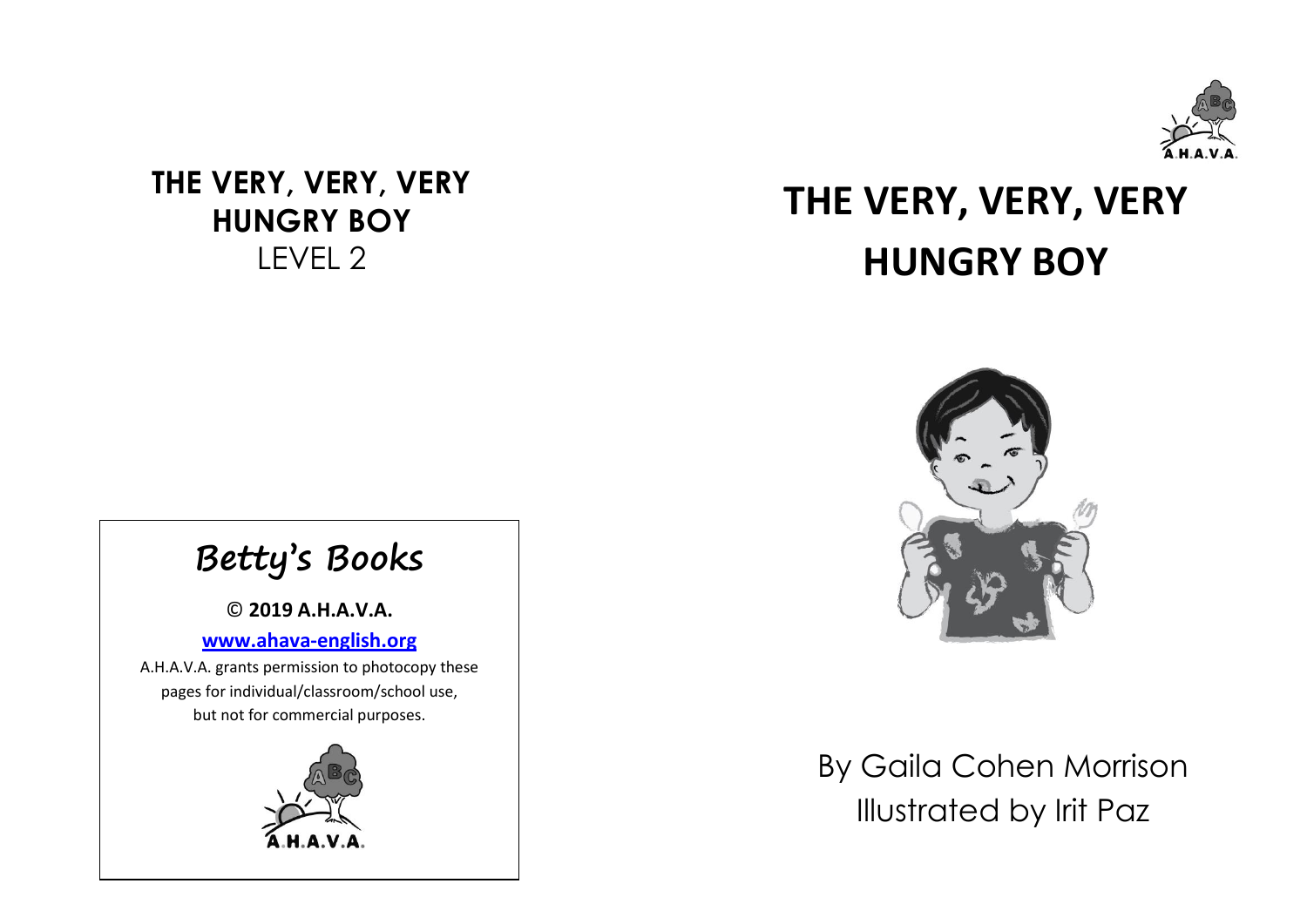"Mom, I am hungry! Very hungry! I want to eat!"

"Mom, I ate the salad, but I am *still* hungry! Very hungry! I want to eat!"



Mom: "Here, have some salad." Mom: "Here, have some eggs."

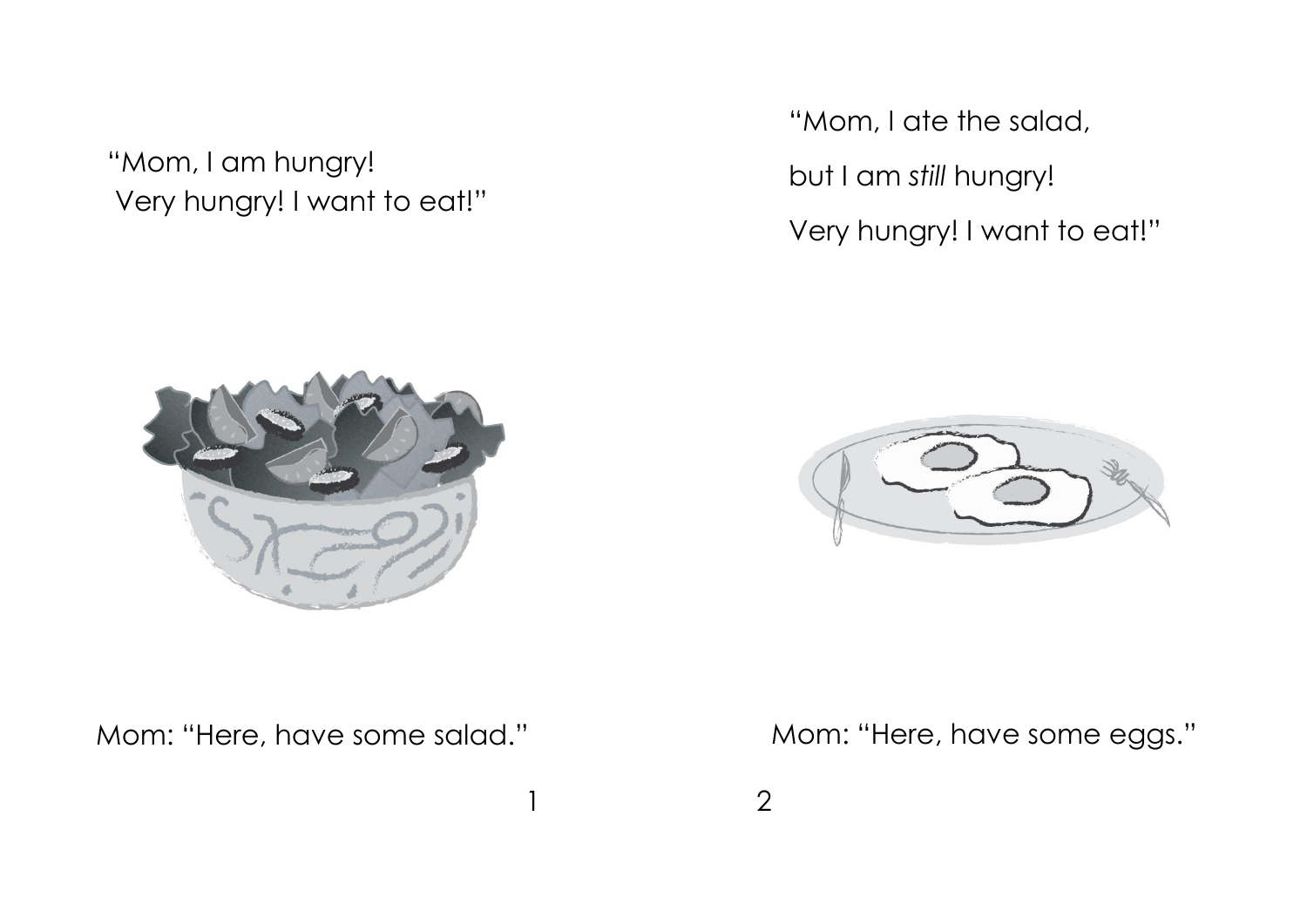"Mom, I ate the eggs, but I am *still* hungry! "Very, very, hungry! I want to eat!"



Mom: "Here, have some tuna." Mom: "Here, have some corn."

"I ate the tuna, but I am *still* hungry! "Very, very, hungry! I want to eat!"

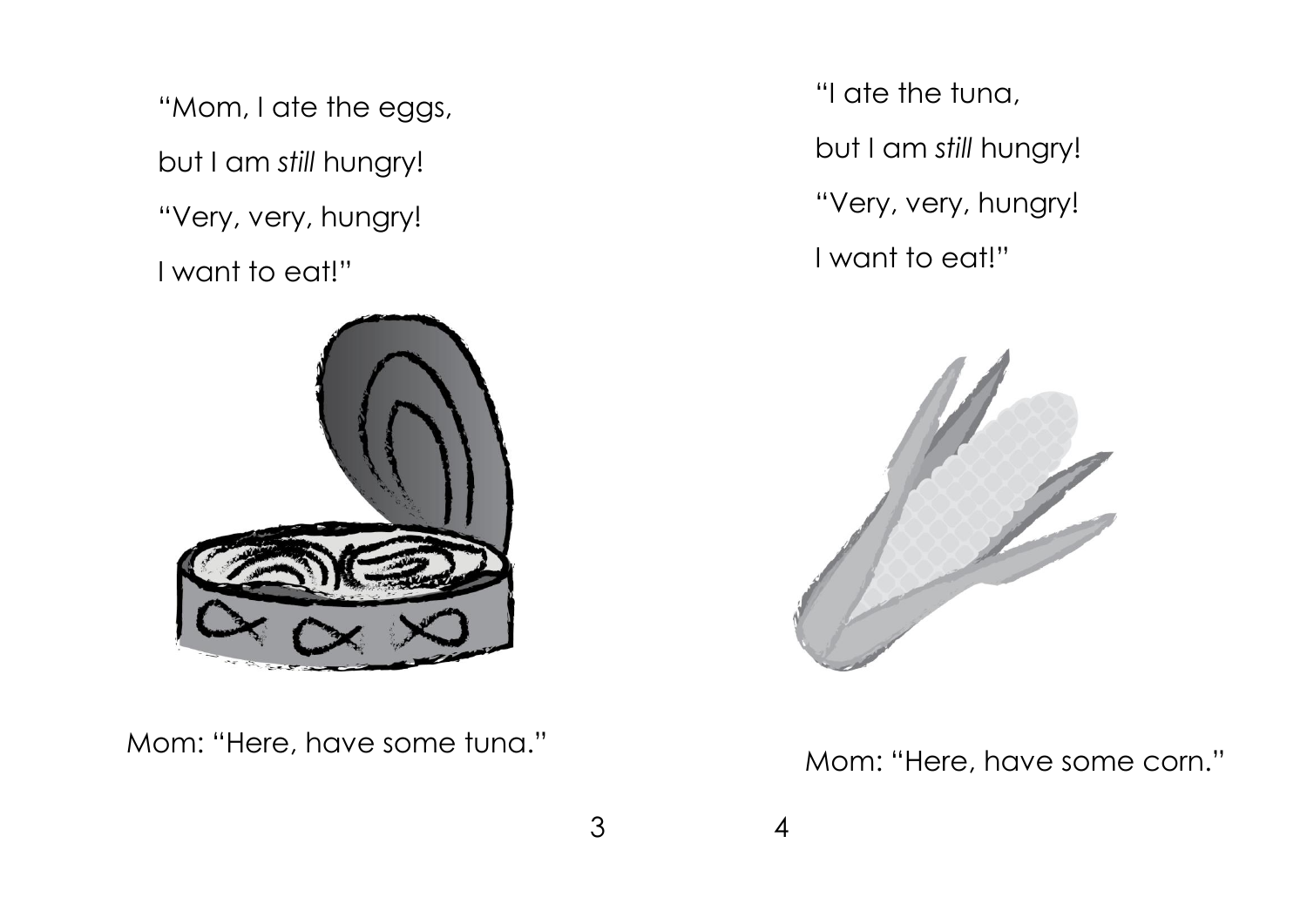"I ate the corn, but I am *still* hungry! Very, very, very, hungry! I want to eat!"



Mom: "Here, have some

avocado salad."

 "I ate the avocado salad, but I am *still* hungry! Very, very, very, hungry! I want to eat!"



Mom: "Here, have some carrots."